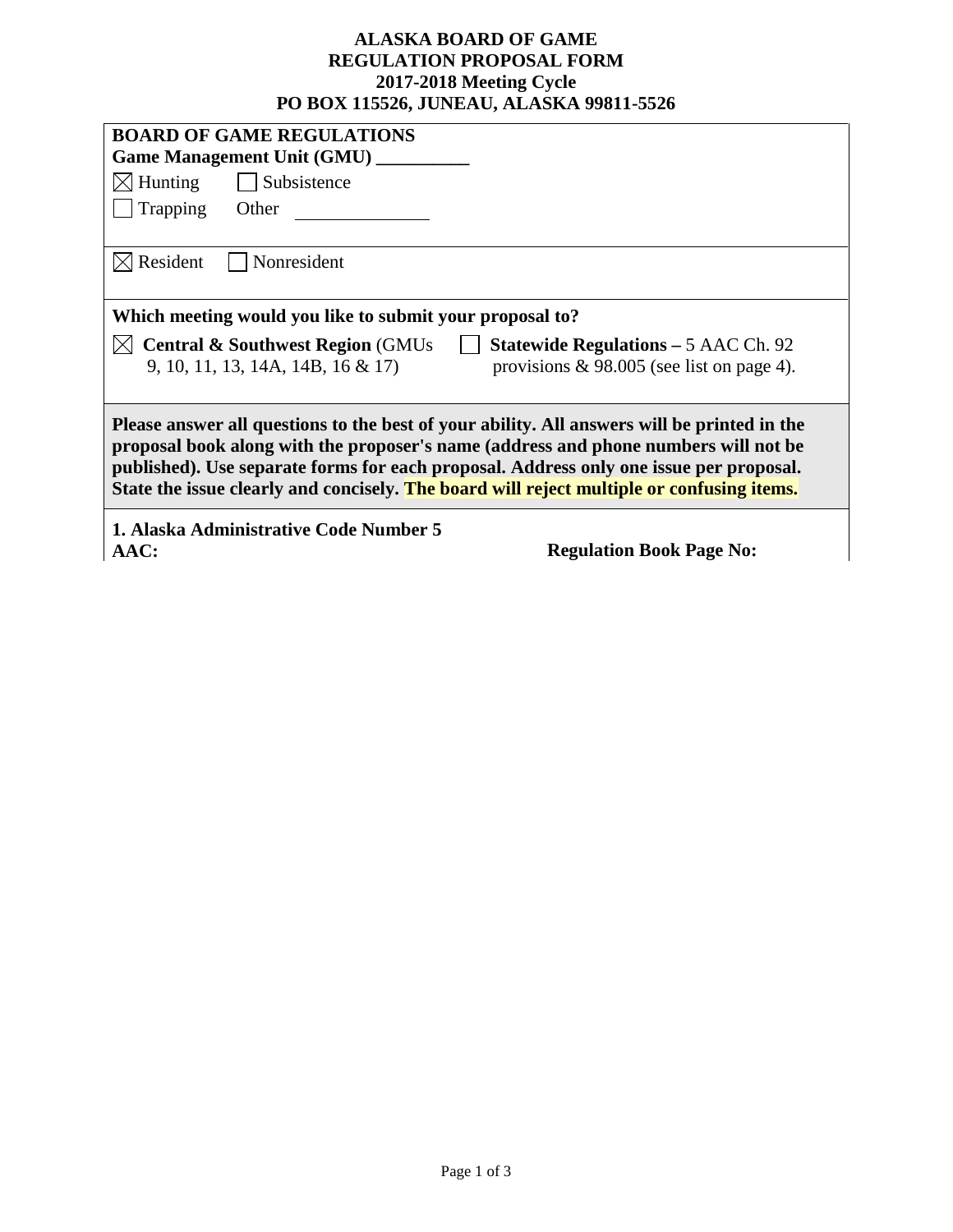# **2. What is the issue you would like the board to address and why?**

### **Resident hunting and harvest opportunity for Brown Bear in Unit 9**

We are continually receiving reports from resident brown bear hunters in Unit 9 that guides have many areas locked up to access by residents, and guides are claiming areas as their own when resident hunters do manage to fly or boat into areas. There are many conflicts between guides on state lands and conflicts between guides and residents on both federal and state lands.

Both the spring (even numbered years only) and fall (odd numbered years only) registration permit hunts (RB 368, 369, 370) are unlimited. After the Board of Game went to a registration hunt in 2012, the harvests by nonresidents has been over 80 percent (See table below). These high nonresident (mostly guided) harvests reflect some of what is going on in Unit 9 with resident access problems and conflicts between guides and residents.

**ADFG Data**<br>**Unit 9 Brown Bear Harvest** 

|      |    |                              | Total   |
|------|----|------------------------------|---------|
|      |    | REGYEAR Resident Nonresident | harvest |
| 2013 | 89 | 415                          | 506     |
| 2014 | 6  | 0                            |         |
| 2015 | 88 | 369                          | 462     |
| 2016 | հ  |                              |         |

Most of the harvest takes place the first week of both the spring and fall hunt according to ADFG data. The Department has no conservation concerns for brown bears in Unit 9 at this time.

We would like the Board to consider two solutions to provide better resident hunter access and opportunity and success in Unit 9. Institute a resident-only early season for the RB 368, 369, 370 registration permit hunts, or allow a resident-only registration or draw hunt for brown bears in Unit 9 during the even and odd years the current RB 368, 369, and 370 hunts have no open season. The current level of competition from guides and guided nonresident hunters is overwhelming, and causing too many conflicts, access and opportunity issues for resident hunters.

#### **3. What solution do you recommend? In other words, if the board adopted your solution, what would the new regulation say? (Please provide draft regulatory language, if possible.)**

Solution 1) Create a new registration or draw hunt for resident hunters *only* mirroring the current RB 368, 369, and 370 registration hunts, to allow a spring season on odd numbered years and a fall season on even numbered years.

Unit 9 Alaska Peninsula Brown/Grizzly Bear **9A, 9C, 9D, 9E RB XXX Resident Only Fall season even numbered years Oct 1-21 RB XXX Resident Only Spring season odd numbered years May 10-31**

**9B**

#### **RB XXX Resident Only Fall season even numbered years Oct 1-21 RB XXX Resident Only Spring season odd numbered years May 10-31**

Solution 2) Provide a five-day early start to residents for the RB 368, 369, and 370 Registration hunts Unit 9 Alaska Peninsula